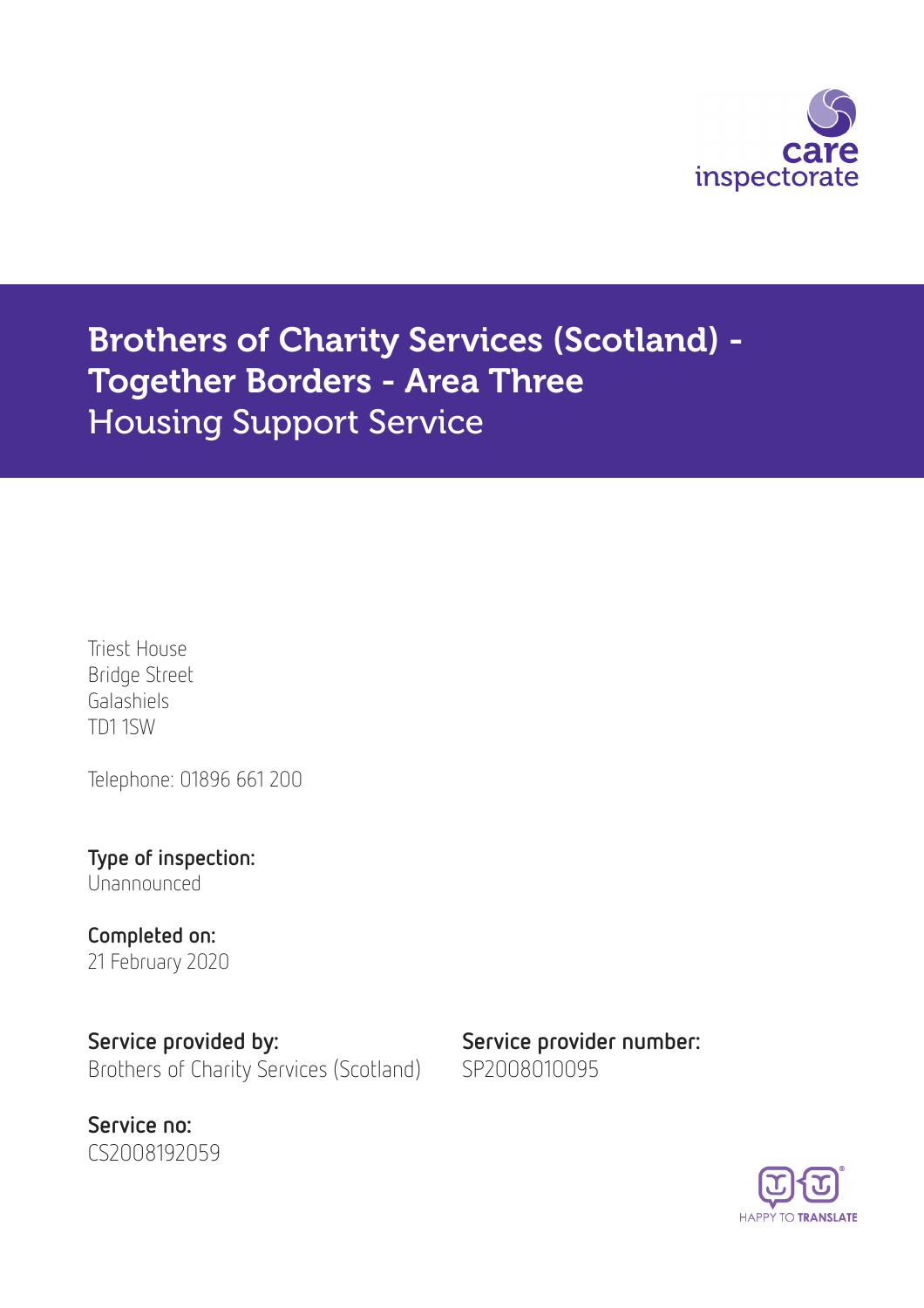### About the service

Brothers of Charity Services (Scotland) - Together Borders - Area Three is a combined housing support and care at home service for people with a learning disability, often with complex care needs, living in the Scottish Borders.

The service is part of a range of support services, care home services, social enterprises and care at home/ housing support services provided by Brothers of Charity Services (Scotland), for adults with a learning disability.

The organisation's headquarters is in the central Borders town of Galashiels.

The services vision is "A society where everyone belongs and is valued for who they are"

The services mission is "To support people to lead their own life and achieve their dreams and goals"

Their aims include.

"Living life to the full - we support people in their everyday life, at all stages of life. We respect people's skills, interest, choices and personal beliefs. We will check with the person that support is making a positive difference"

"Getting it right - we spend time getting to know each person and how they would like to be supported. We respect and work in partnership with family carers. We check with the person that they are getting a high-quality service. We support people when things are changing. We are open about our work"

"Valuing community - we help people be part of their community and to be actively involved. We support, where needed, communities to involve the person fully. We make a positive contribution in local communities"

### What people told us

Feedback about the service varied.

We sent out 16 questionnaires and had 12 returned from people who used the service. We also spoke with a further 12 supported people while out on visits.

The information in the questionnaires from two people identified that they did not know about having a personal plan or support plan which contained information about them. We will look at this further in the report.

However, there were also complimentary comments as detailed below and this was also reflective in the questionnaires where seven out of the 12 questionnaires returned identified they were very happy with the service and answered all questions as agreed or strongly agreed.

The positive comments included -

"My relative is very happy and they have a varied life and are out and about almost every day. Staff are very aware of signs from them indicating that they may be feeling unwell"

"Management communicate with me more regularly which is very helpful"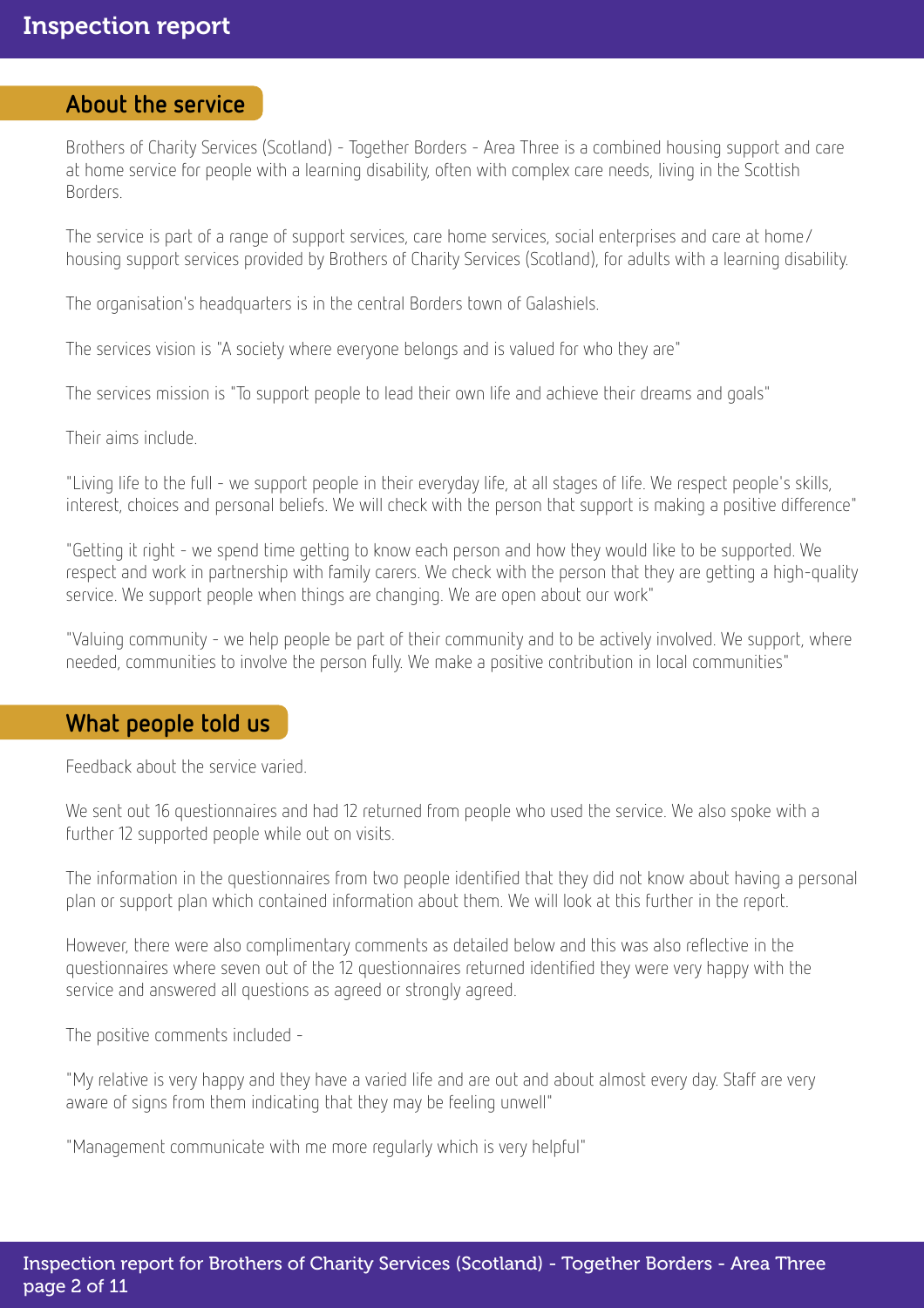"The service has always met my relative's needs, even when they are short staffed. Their team of support workers will go the extra mile not to disturb their routines, which we appreciate"

### Self assessment

We are not requesting self-assessments from providers for this inspection year. Issues relating to quality assurance, acting on feedback from people using the service and the quality of the service's improvement plan are considered throughout the inspection.

The 'Health and Social Care Standards' have replaced the National Care Standards. These seek to promote and improve outcomes for people who experience care. Services should now be providing support in accordance with the guidelines outlined therein.

These are:

- 1: I experience high quality care and support that is right for me.
- 2: I am fully involved in all decisions about my care and support.
- 3: I have confidence in the people who support and care for me.
- 4: I have confidence in the organisation providing my care and support.
- 5: I experience a high-quality environment if the organisation provides the premises.

<https://scotgov.publishingthefuture.info/publication/health-and-social-care-standards-my-support-my-life>

### From this inspection we graded this service as:

| Quality of care and support          | $4 - 600d$    |
|--------------------------------------|---------------|
| <b>Quality of staffing</b>           | 5 - Very Good |
| Quality of management and leadership | not assessed  |

## Quality of care and support

#### Findings from the inspection

The quality of care and support was of a good standard. We observed a staff team who knew about the Health and Social Care Standards and could demonstrate the principles of these in their practice.

The people we spoke with and visited told us that they felt listened to and that their views were taken into consideration. There was a consistent staff team to support people, however in discussion with the team leaders and the manager they identified that there had been some issues around staff sickness especially in the senior team. This had resulted in some of the quality assurance areas falling behind. This included some supervision for staff, team meetings and paperwork having the oversight of the management team.

Brothers of Charity Services (Scotland) - Together Borders was respectful in ensuring that people's rights were upheld. People were treated fairly, and staff were able to actively challenge any forms of discrimination. Where people's independence, choice and control were restricted the appropriate legal arrangements were put in place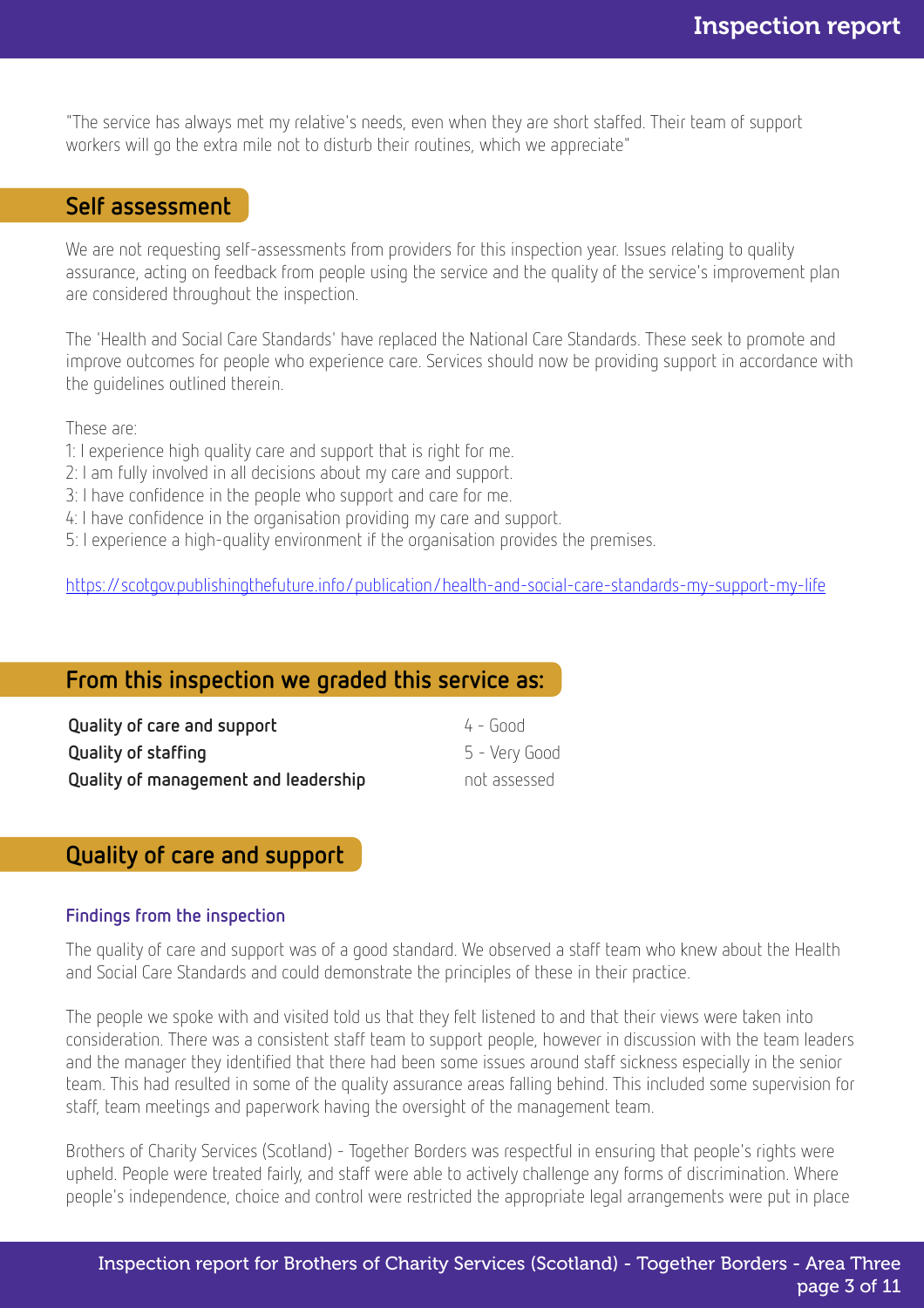in the least restrictive way. This was to ensure people maintained opportunities to achieve their wishes and goals. Advocacy services were available and staff knew how to contact these services should the people they support need this.

During our inspection we met with 12 people within the service. We were able to identify that the staff were active in ensuring that each person they supported were engaged in their local community. People were engaged in lots of different activities which included going out for lunches, coffee, and other local activities that were organised in the community. Some of the people we spoke with also attended the newly resurrected Keys to Life Choir, which gave people the opportunity to meet people from other services and catch up with people they knew previously. Some of the people we met had their own vehicles, which enabled them to go a little further afield.

The staff team that we spoke with were good in monitoring people's health and wellbeing. They knew who to contact should a person's health deteriorate or change. There were good links with the GPs, nurses and social work teams.

Anticipatory care and making certain that people are helped to live well right to the end of their life is important. We discussed this with the management team to see how this could be developed over the next year. This ensures that people are supported in a planned and safe way, which is in line with that individuals wishes should their health deteriorate in an emergency or unexpected event.

For those that were supported with their medication, staff were trained appropriately to dispense this to the people they support. This was documented via a weekly Medication Administration Record (MAR). Our audit of these identified issues around best practice.

There was a significant number of handwritten notes which were not being signed or dated. This had the potential to cause confusion when medications had been started for a short period, for example an antibiotic. There was also concerns around medications that were only used occasionally and these protocols were hard to find or no longer relevant to that individual. This was also applicable to assessments of people's ability to manage their own medication and how staff supported them with this. (Recommendation 1)

People benefited from good care planning that identified needs and wishes with information and guidance to identify how staff support each person. Support plans were reviewed however this was not consistent in all the plans we looked at. This ensures that people are involved in their support plan and help shape this to identify how they spend their day and get support to do the things that make them happy and confident.

Despite this there was very little consistency in these plans, and they varied from person to person. Some were very lengthy and others not so which was reflective of the differing needs of everyone. The plans were not consistently reflecting the care and support experienced by people who live in the service with clear guidelines for staff to enable them to support supported people in their day to day lives.

Reviews were being completed but we were unable to see evidence to identify what the outcomes were of these meetings. Having regular reviews ensures that supported people get involved in the shaping of their support. People can then be supported to give regular feedback on how they experience care which can be used to shape and improve the service.

(Recommendation 2)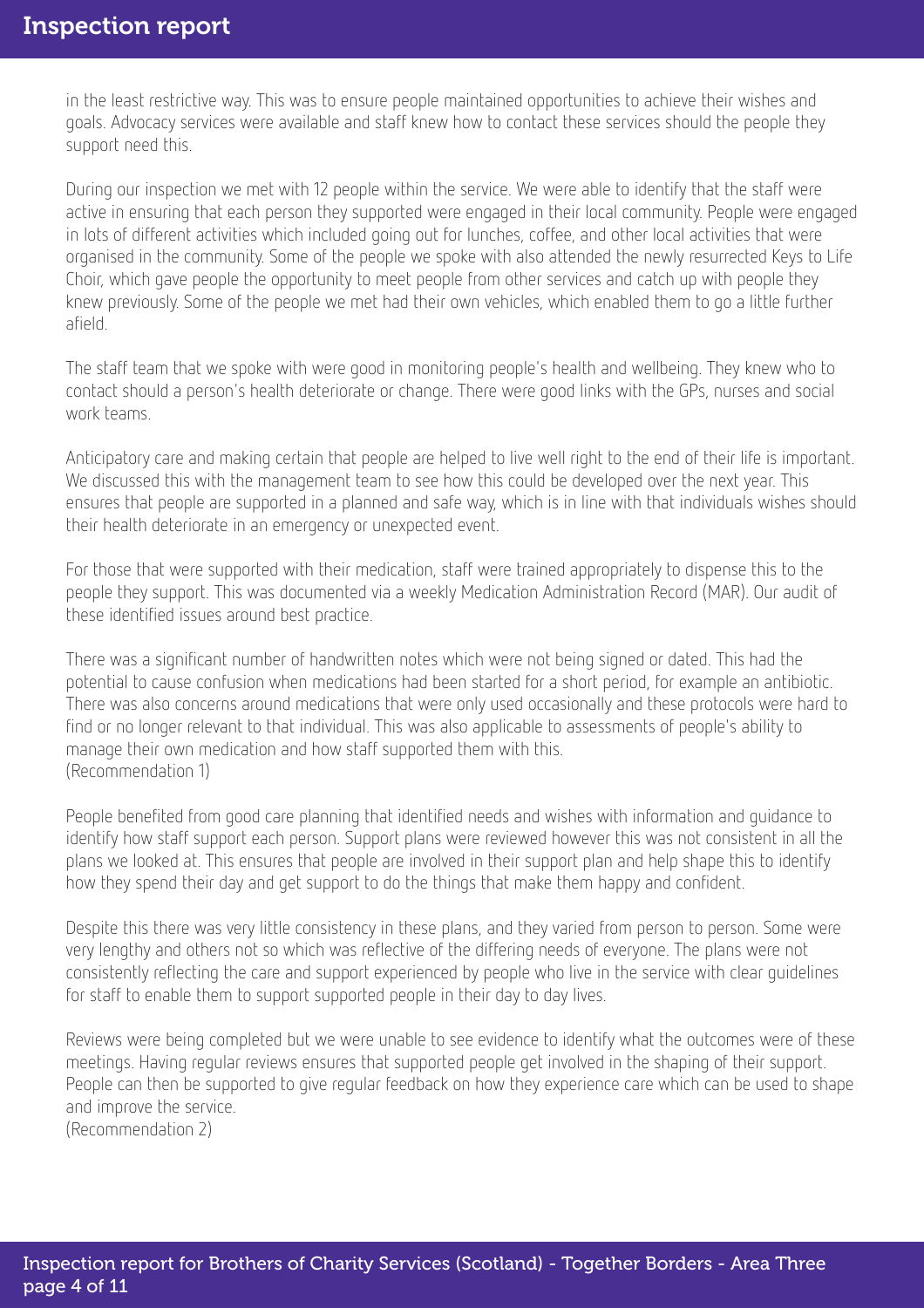Systems in place to audit the quality of care and support for each person were not routinely being used. The service has identified that they need to consider a more manageable process. Quality assurance could be further improved to not only monitor the frequency, but the quality of areas such as induction/review process, supervision, team meetings and care reviews. This will ensure that these are effectively and appropriately being carried out and outcomes and actions followed up. (Recommendation 3)

Following our inspection, we could conclude that people were supported at a good level to meet their needs, wishes and choices in a supportive and safe way. This facilitates people to lead safe, healthy, happy and active lives.

#### Requirements

#### Number of requirements: 0

#### Recommendations

#### Number of recommendations: 3

1. To ensure people experience a medication system that is safe, up to date, complete and accurate the service should develop systems that:

- Staff have adequate information to support them to monitor supported people's medication and the specific condition the medication is prescribed for.
- Staff understand their role in, and accountability for monitoring medication.
- Staff administer medicines in a way that recognises and respects people's dignity and privacy taking into consideration the daily routine of the resident and the possible need for medication to be available for administration out with set times. (PRN medication)
- Staff are supported with procedures detailing the home's medicines management systems, covert medication and the principles of consent and confidentiality.
- Staff understand their responsibility to keep accurate and current records of medicines.
- There is a system in place for regular reviews of MAR charts to remove items no longer prescribed, used or needed
- When regular medication is not given or taken that staff record the reason why along with any further action that was taken including the outcomes of the action that is signed and dated.

This is to ensure care and support is consistent with the Health and Social Care Standards which state: 'Any treatment or intervention that I experience is safe and effective.' (HSCS 1.24)

2. To ensure people experience care that is right for them, a robust system should be developed to ensure the most current and up to date needs of that individual is documented and is regularly assessed and monitored. To do this the service should:

- Ensure that documentation and records are accurate, sufficiently detailed and reflect the care planned or provided
- Demonstrate that staff follow policy and best practice about record-keeping and documentation.
- Ensure that staff know policy and best practice.
- Demonstrate that managers are involved in monitoring and the audit of records.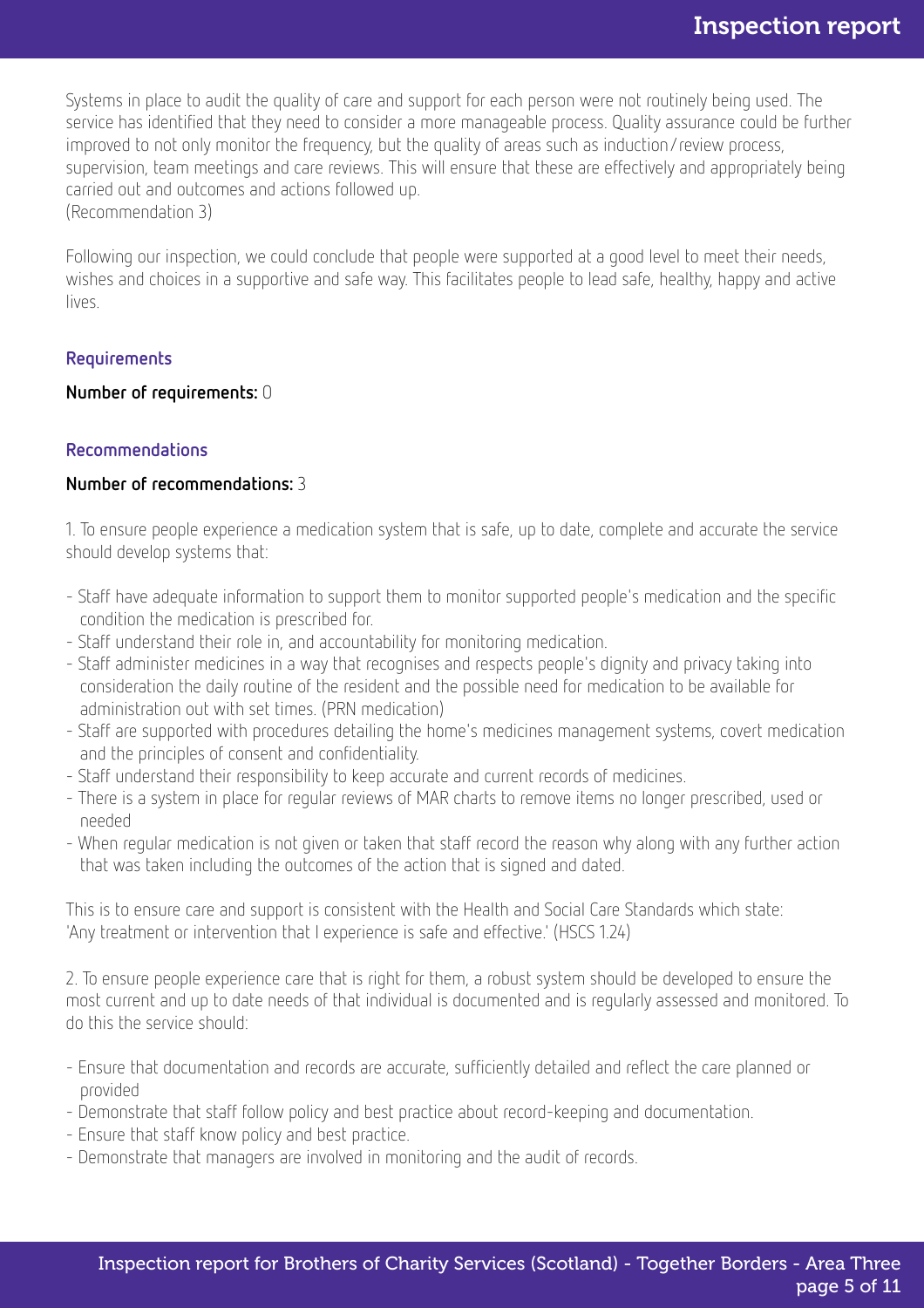This is to ensure care and support is consistent with the Health and Social Care Standards which state: 'My personal plan (sometimes referred to as a care plan) is right for me because it sets out how my needs will be met, as well as my wishes and choices.' (HSCS 1.15)

3. To ensure people experience safe care and support where the management team have good monitoring and quality assurance systems in place to identify concerns. The service provider should develop methods to make certain.

- The system effectively enables areas for improvement to be promptly and accurately identified.
- That the outcomes because of any audit are clearly recorded.
- Where areas for improvement are identified that an action plan is developed detailing timescales and the person responsible.
- Systems to monitor whether documentation provides accurate accounts of service provision, quality assurance and is fit-for-purpose are developed and implemented.
- All current quality assurance arrangements are reviewed and developed to ensure that these are systematic, effective, and integral to service provision.

This is to ensure care and support is consistent with the Health and Social Care Standards which state: 'I benefit from a culture of continuous improvement, with the organisation having robust and transparent quality assurance processes.. (HSCS 4.1 )

Grade: 4 - good

# Quality of staffing

### Findings from the inspection

Staff were recruited in line with best practice and we could evidence that people had been recruited well with all the appropriate checks being completed. However, the organisation of these files was very unsystematic, and we found it difficult to locate all the information to ensure safe recruitment was being followed. This was discussed with the manager and they reassured us that this would be looked at to see how this could be improved in the future.

Induction processes were good, and staff could tell us about their experiences when they started with the organisation. They were able to tell us about having an appropriate length of time to learn the job and get to know the people they were working with. Senior managers were happy to support staff if they needed more time to get to know a person and were very supportive should they need to change areas of work.

Mandatory training and refreshers were identified in a training matrix which had regular monitoring of what staff have completed and when they were due to update that piece of mandatory training. Training areas were specific to people's needs and included subjects such as dementia, autism and epilepsy. The training team were very good at breaking this down area by area to ensure all managers understood where their staff team were regarding what training they had to do or refresh.

Relatives we spoke with were very complimentary towards the staff team that were supporting their relative. They told us how they had been encouraged to be involved in providing information and support to the new staff team to help them deliver the care their relative needed.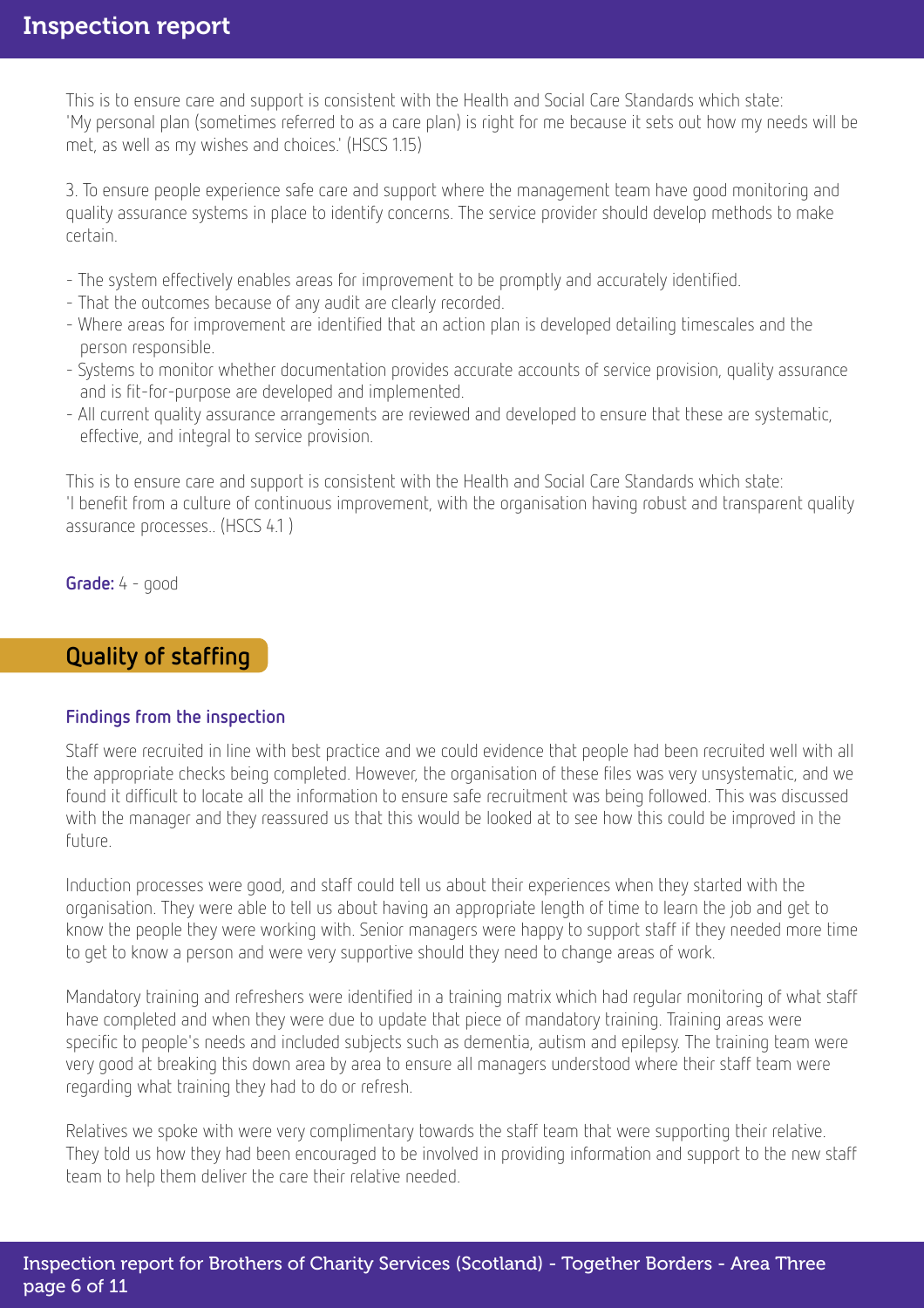Ensuring that people received the care they were contracted to, was easier to identify in different parts of the service. This was due to the differing shifts and support people received. For those that received visiting support there was a reliance on the service user or a relative identifying that they had not received a visit for that day. As we move to a more technical era, we would support the service to look at how they could develop digital monitoring over the coming year.

Supervision and appraisal were monitored through a matrix which identified when people were due supervision. There was clear documentation to identify if supervision had not taken place, this was typically due to sickness or annual leave. There was good audits of this and most people we spoke to could tell us that they had had supervision within the last three months.

Team meetings were identified on a spreadsheet. Some team meetings had fallen behind due to there not being a team leader in place, however we could see this was improving and we will monitor this and relook at this at the next inspection.

People benefited from a warm atmosphere as there were good working relationships. Communication between staff at times could be improved but overall, there was opportunities for staff to discuss work and how best to improve outcomes for the people they support.

#### Requirements

Number of requirements: 0

#### Recommendations

Number of recommendations: 0

Grade: 5 - very good

# Quality of management and leadership

This quality theme was not assessed.

What the service has done to meet any requirements we made at or since the last inspection

## Previous requirements

There are no outstanding requirements.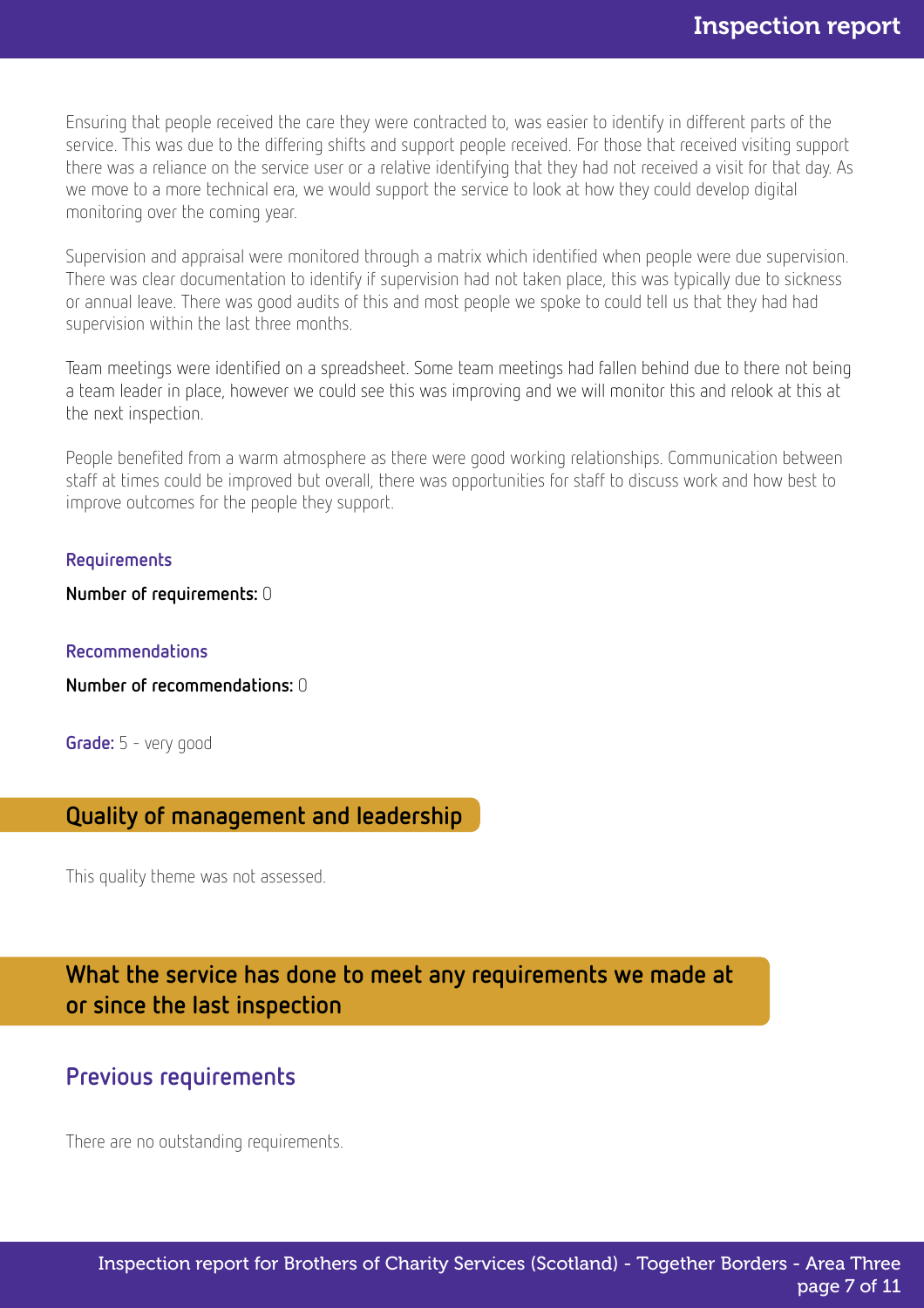# What the service has done to meet any recommendations we made at or since the last inspection

# Previous recommendations

#### Recommendation 1

Managers should ensure regular audits take place so that individual support plans provide an accurate account of changing needs and staff practice.

National Care Standards, Care at home - Standard 3 Your support plan.

#### This recommendation was made on 3 May 2017.

#### Action taken on previous recommendation

A new format has been developed at the front of each individual support plan (ISP) which evidences regular review and update of specific sections, or the whole ISP. Support plans are also audited as part of each manager's audit process.

We consider this recommendation met but the service should consider developing a specific audit tool in line with the format of the new ISP layout, which would further evaluate the quality of information contained.

### Complaints

There have been no complaints upheld since the last inspection. Details of any older upheld complaints are published at www.careinspectorate.com.

## Enforcement

No enforcement action has been taken against this care service since the last inspection.

# Inspection and grading history

| <b>Date</b>  | Гуре        | Gradings                                                                 |                                                                |
|--------------|-------------|--------------------------------------------------------------------------|----------------------------------------------------------------|
| 121 Jan 2019 | Unannounced | Care and support<br>Environment<br>Staffing<br>Management and leadership | 5 - Very good<br>Not assessed<br>Not assessed<br>5 - Very good |

Inspection report for Brothers of Charity Services (Scotland) - Together Borders - Area Three page 8 of 11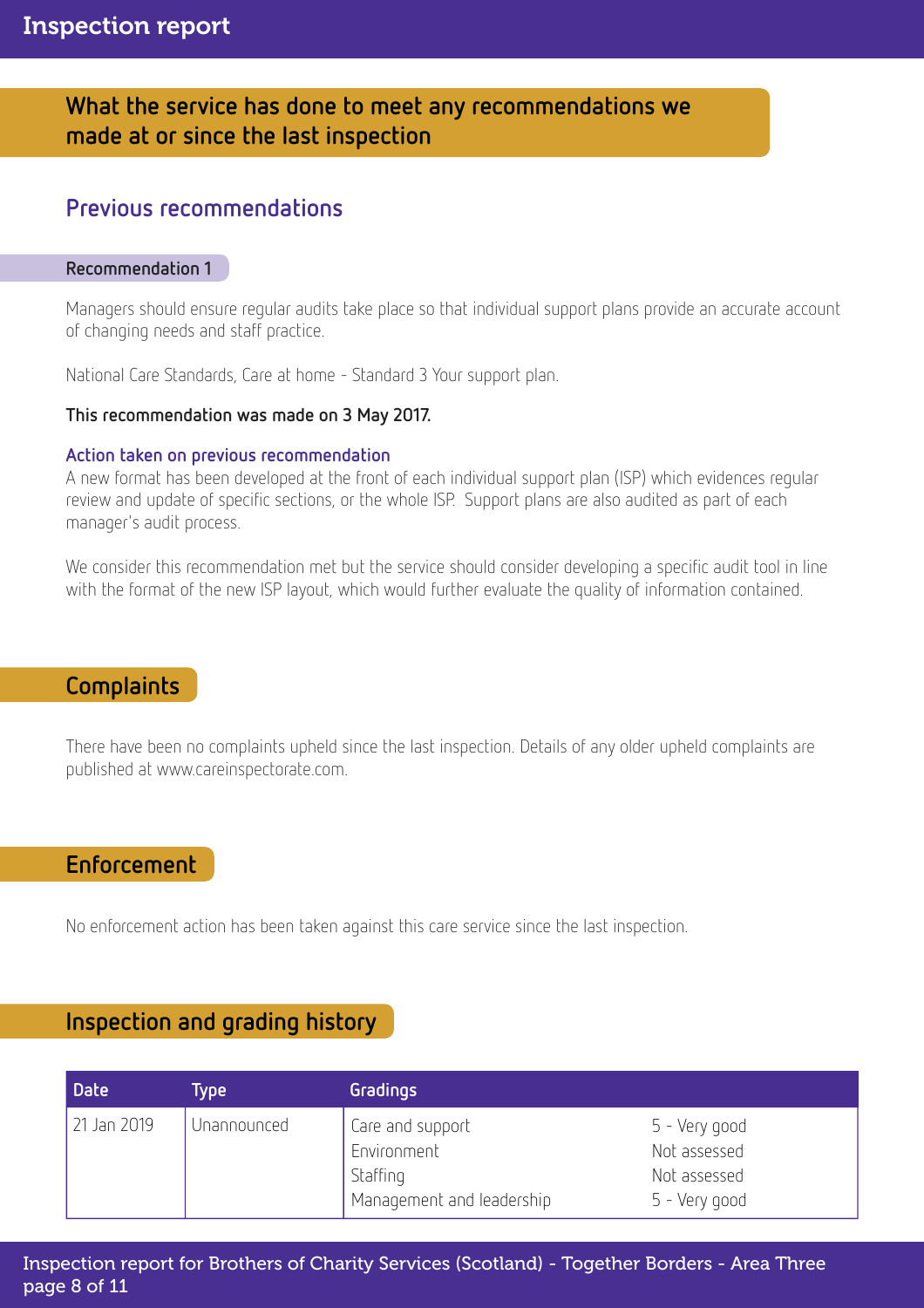# Inspection report

| <b>Date</b> | <b>Type</b>                 | Gradings                                                                 |                                                                 |
|-------------|-----------------------------|--------------------------------------------------------------------------|-----------------------------------------------------------------|
|             |                             |                                                                          |                                                                 |
| 1 Feb 2018  | Unannounced                 | Care and support<br>Environment<br>Staffing<br>Management and leadership | 5 - Very good<br>Not assessed<br>5 - Very good<br>Not assessed  |
| 20 Mar 2017 | Announced (short<br>notice) | Care and support<br>Environment<br>Staffing<br>Management and leadership | $4 - Good$<br>Not assessed<br>$4 - Good$<br>Not assessed        |
| 3 Sep 2015  | Announced (short<br>notice) | Care and support<br>Environment<br>Staffing<br>Management and leadership | 5 - Very good<br>Not assessed<br>5 - Very good<br>5 - Very good |
| 4 Nov 2014  | Unannounced                 | Care and support<br>Environment<br>Staffing<br>Management and leadership | 5 - Very good<br>Not assessed<br>5 - Very good<br>5 - Very good |
| 15 Oct 2013 | Announced (short<br>notice) | Care and support<br>Environment<br>Staffing<br>Management and leadership | 5 - Very good<br>Not assessed<br>5 - Very good<br>5 - Very good |
| 20 Dec 2012 | Unannounced                 | Care and support<br>Environment<br>Staffing<br>Management and leadership | $4 - Good$<br>Not assessed<br>$4 - Good$<br>$4 - Good$          |
| 31 May 2012 | Unannounced                 | Care and support<br>Environment<br>Staffing<br>Management and leadership | $2 - Weak$<br>Not assessed<br>$4 - Good$<br>$4 - Good$          |
| 23 Jan 2012 | Unannounced                 | Care and support<br>Environment<br>Staffing<br>Management and leadership | $4 - Good$<br>Not assessed<br>5 - Very good<br>5 - Very good    |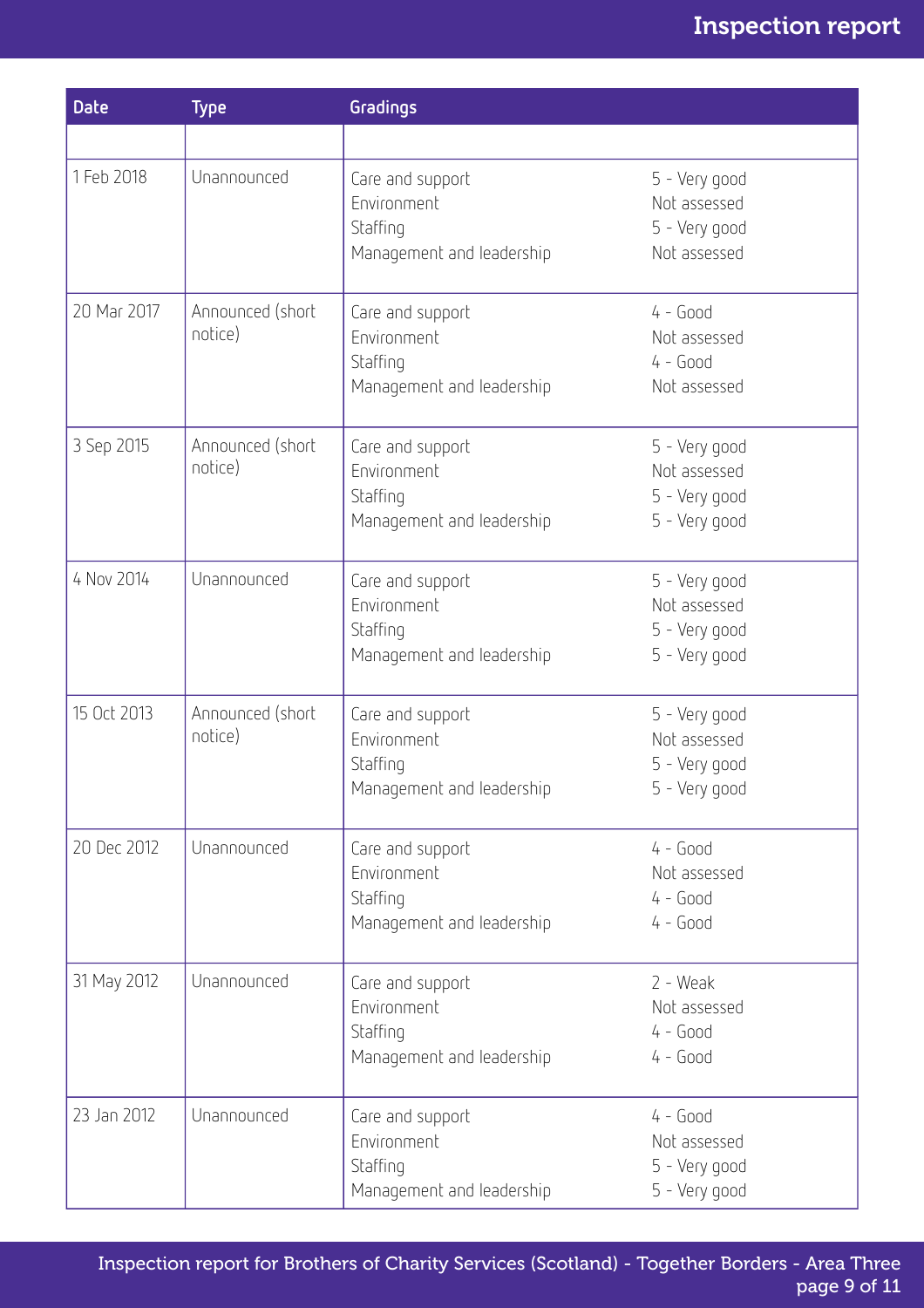# Inspection report

| <b>Date</b> | <b>Type</b> | Gradings                                                                 |                                                                |
|-------------|-------------|--------------------------------------------------------------------------|----------------------------------------------------------------|
|             |             |                                                                          |                                                                |
| 8 Oct 2010  | Announced   | Care and support<br>Environment<br>Staffing<br>Management and leadership | 5 - Very good<br>Not assessed<br>Not assessed<br>5 - Very good |
| 11 Mar 2010 | Announced   | Care and support<br>Environment<br>Staffing<br>Management and leadership | 5 - Very good<br>Not assessed<br>5 - Very good<br>$4 - Good$   |